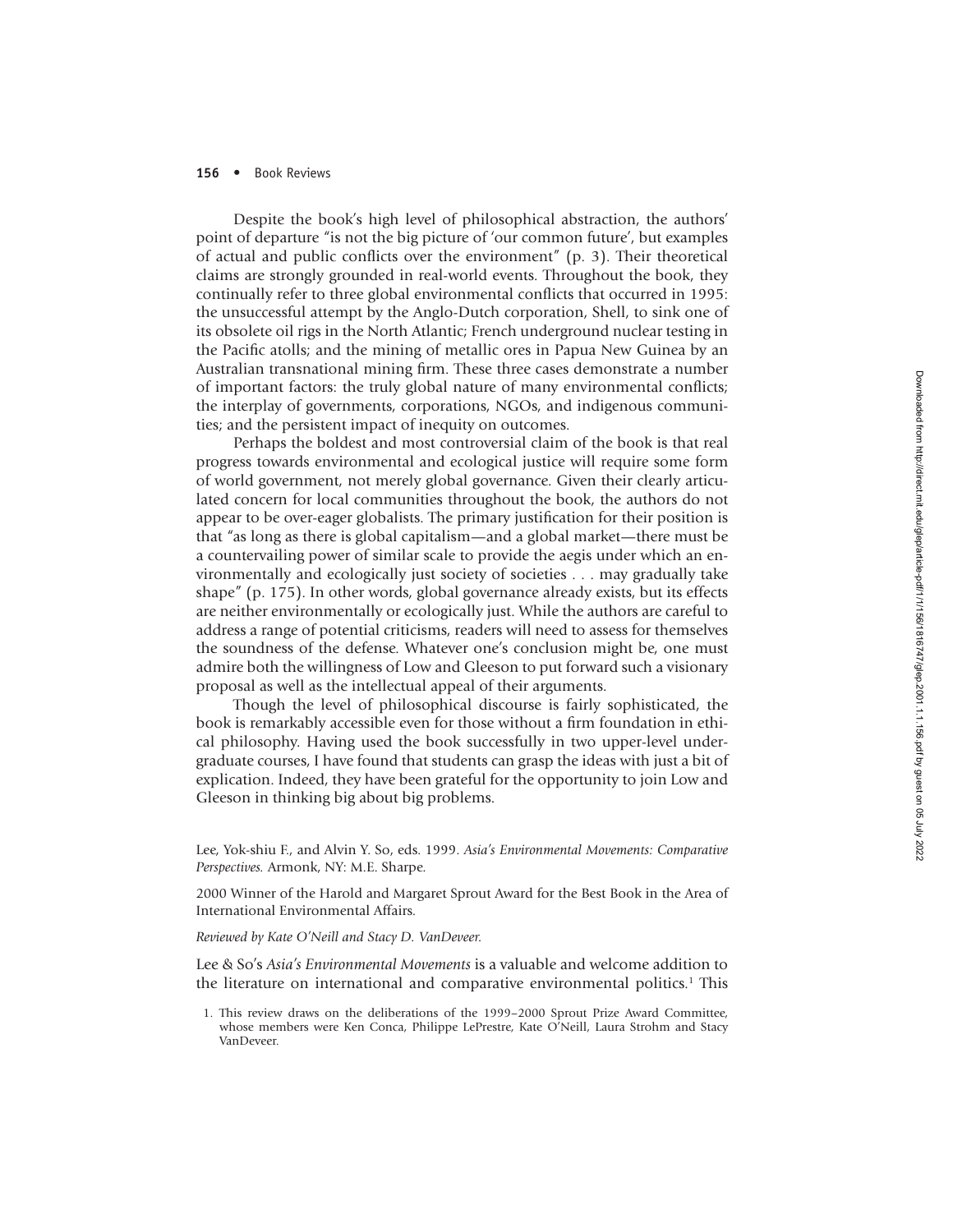## *Kate O'Neill and Stacy D. VanDeveer* • **157**

edited volume addresses a part of the world where environmental movements are relatively new and undocumented. The book's stated objectives are "(1) to identify the political, economic and socio-cultural conditions under which Asia's environmental movements have emerged; (2) to outline the characteris tics of Asia's environmental movements; (3) to trace the history and transformation of these environmental movements over the past three decades; (4) to examine the impacts of these movements on the state, economy and society; and (5) to examine the similarities and differences between and among Asia's envi ronmental movements" (p. 16). The book's organization reflects these objectives. Five country case study chapters follow a substantive introduction by the volume's editors on environmental movements in Taiwan, Hong Kong, South Korea, Thailand and the Philippines. A second group of chapters focuses attention on a group of factors the authors argue have significantly shaped Asian environmental movements: democratization, culture, anti-nuclear campaigns, and the business sector. A somewhat disappointing chapter comparing United States grassroots movements and Asian environmental movements is also included.

*Asia's Environmental Movements* has many strengths as a comparative volume, and has an organizational framework many could follow. The book's topic is woefully underdeveloped in the literature. Simply bringing Asia into research on international and comparative environmental movements is a major contribution that helps scholars and students rethink their theorizing about social movements, and ask themselves whether their approaches are as universal, culture-free and non-contingent as they think. A clear conceptual framework, allowing for comparability without functioning as a straitjacket guides the country case studies. The chapters on crosscutting themes (culture, democratization, anti-nuclear movements and industry) are illuminating, and an innovative model for this sort of collaborative work. The authors, nearly all from the region they study, bring perspectives to the book that complement and do not imitate Western scholarship on Asian social movements. The clarity of writing and attention to history, basic information and context make the book worth assign ing to classes at all levels. Each of the case chapters covers main events in the evolution of national environmental movements from the 1960s onwards, examining key groups, leaders and issues in each country. Each chapter touches the main theoretical bases of the social movement literature—resource mobilization, issue framing and political opportunity structure, and how these have affected activism and policy at local and national levels. Cultural and institutional factors are accorded importance across the board. As in the West, grassroots or local groups remain divided from national, often wealthy and elite environ mental groups.

Perhaps the volume's most important contribution is the discussion of the extent to which Asian environmental movements in each of the cases examined have become culturally indigenized. While environmental movements origi nated in the West, "local activists have engaged in a process of indigenization through which Asian religions, cultural values, and rituals are incorporated into environmental movements" (p. 291). The crosscutting chapters on culture and